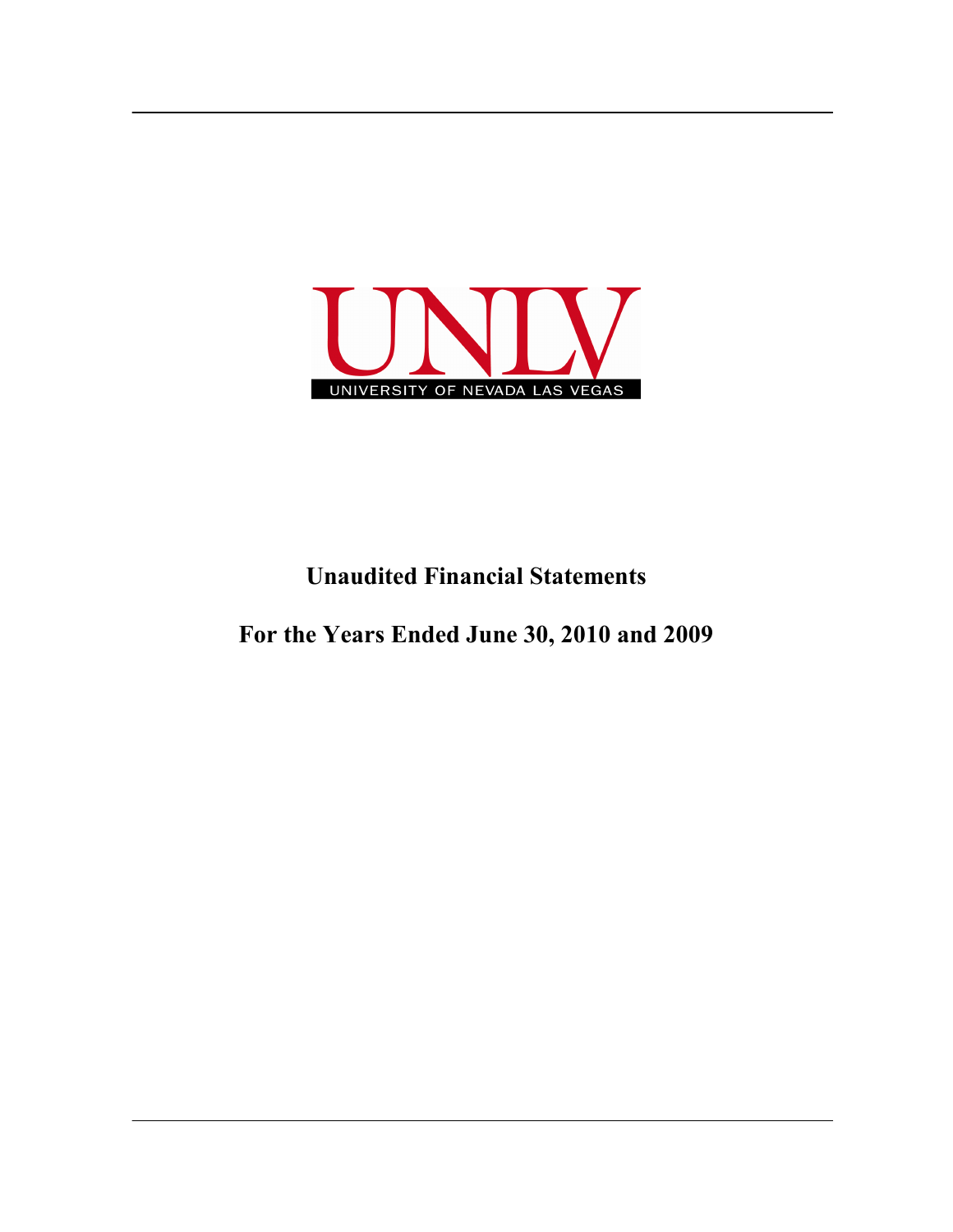## **UNIVERSITY OF NEVADA, LAS VEGAS STATEMENTS OF NET ASSETS AS OF JUNE 30, 2010 AND 2009 UNAUDITED**

| Organization<br>University<br>2010<br>2009<br>2010<br><b>Assets</b><br><b>Current Assets:</b><br>\$<br>\$<br>Cash and cash equivalents<br>62,832,000<br>45,551,000<br>\$<br>9,012,000<br>Short-term investments<br>158,836,000<br>173,818,000<br>18,019,000<br>Accounts receivable, net<br>2,862,000<br>3,195,000<br>Receivable from U.S. Government<br>15,887,000<br>10,316,000<br>Receivable from State of Nevada<br>574,000<br>664,000<br>Current portion of pledges receivable, net<br>2,540,000<br>Accrued interest receivable<br>1,619,000<br>Current portion of loans receivable, net<br>288,000<br>498,000<br>$\blacksquare$<br>Inventories<br>1,960,000<br>1,798,000<br>Current portion of deferred expenditures and deposits<br>5,659,000<br>3,478,000<br>542,000<br><b>Total Current Assets</b><br>239,228,000<br>31,732,000<br>248,988,000<br>Noncurrent Assets:<br>Cash held by State Treasurer<br>7,720,000<br>28,102,000<br>Restricted cash and cash equivalents<br>6,842,000<br>7,967,000<br>19,787,000<br>Pledges receivable, net<br>Receivable from State of Nevada<br>3,149,000<br>Other restricted investments | <b>University Related</b> |  |  |  |  |
|------------------------------------------------------------------------------------------------------------------------------------------------------------------------------------------------------------------------------------------------------------------------------------------------------------------------------------------------------------------------------------------------------------------------------------------------------------------------------------------------------------------------------------------------------------------------------------------------------------------------------------------------------------------------------------------------------------------------------------------------------------------------------------------------------------------------------------------------------------------------------------------------------------------------------------------------------------------------------------------------------------------------------------------------------------------------------------------------------------------------------------|---------------------------|--|--|--|--|
|                                                                                                                                                                                                                                                                                                                                                                                                                                                                                                                                                                                                                                                                                                                                                                                                                                                                                                                                                                                                                                                                                                                                    | 2009                      |  |  |  |  |
|                                                                                                                                                                                                                                                                                                                                                                                                                                                                                                                                                                                                                                                                                                                                                                                                                                                                                                                                                                                                                                                                                                                                    |                           |  |  |  |  |
|                                                                                                                                                                                                                                                                                                                                                                                                                                                                                                                                                                                                                                                                                                                                                                                                                                                                                                                                                                                                                                                                                                                                    |                           |  |  |  |  |
|                                                                                                                                                                                                                                                                                                                                                                                                                                                                                                                                                                                                                                                                                                                                                                                                                                                                                                                                                                                                                                                                                                                                    | 20,786,000                |  |  |  |  |
|                                                                                                                                                                                                                                                                                                                                                                                                                                                                                                                                                                                                                                                                                                                                                                                                                                                                                                                                                                                                                                                                                                                                    | 9,656,000                 |  |  |  |  |
|                                                                                                                                                                                                                                                                                                                                                                                                                                                                                                                                                                                                                                                                                                                                                                                                                                                                                                                                                                                                                                                                                                                                    |                           |  |  |  |  |
|                                                                                                                                                                                                                                                                                                                                                                                                                                                                                                                                                                                                                                                                                                                                                                                                                                                                                                                                                                                                                                                                                                                                    |                           |  |  |  |  |
|                                                                                                                                                                                                                                                                                                                                                                                                                                                                                                                                                                                                                                                                                                                                                                                                                                                                                                                                                                                                                                                                                                                                    |                           |  |  |  |  |
|                                                                                                                                                                                                                                                                                                                                                                                                                                                                                                                                                                                                                                                                                                                                                                                                                                                                                                                                                                                                                                                                                                                                    | 5,190,000                 |  |  |  |  |
|                                                                                                                                                                                                                                                                                                                                                                                                                                                                                                                                                                                                                                                                                                                                                                                                                                                                                                                                                                                                                                                                                                                                    | 1,316,000                 |  |  |  |  |
|                                                                                                                                                                                                                                                                                                                                                                                                                                                                                                                                                                                                                                                                                                                                                                                                                                                                                                                                                                                                                                                                                                                                    |                           |  |  |  |  |
|                                                                                                                                                                                                                                                                                                                                                                                                                                                                                                                                                                                                                                                                                                                                                                                                                                                                                                                                                                                                                                                                                                                                    | 1,324,000                 |  |  |  |  |
|                                                                                                                                                                                                                                                                                                                                                                                                                                                                                                                                                                                                                                                                                                                                                                                                                                                                                                                                                                                                                                                                                                                                    | 38,272,000                |  |  |  |  |
|                                                                                                                                                                                                                                                                                                                                                                                                                                                                                                                                                                                                                                                                                                                                                                                                                                                                                                                                                                                                                                                                                                                                    |                           |  |  |  |  |
|                                                                                                                                                                                                                                                                                                                                                                                                                                                                                                                                                                                                                                                                                                                                                                                                                                                                                                                                                                                                                                                                                                                                    |                           |  |  |  |  |
|                                                                                                                                                                                                                                                                                                                                                                                                                                                                                                                                                                                                                                                                                                                                                                                                                                                                                                                                                                                                                                                                                                                                    |                           |  |  |  |  |
|                                                                                                                                                                                                                                                                                                                                                                                                                                                                                                                                                                                                                                                                                                                                                                                                                                                                                                                                                                                                                                                                                                                                    | 27,073,000                |  |  |  |  |
|                                                                                                                                                                                                                                                                                                                                                                                                                                                                                                                                                                                                                                                                                                                                                                                                                                                                                                                                                                                                                                                                                                                                    |                           |  |  |  |  |
|                                                                                                                                                                                                                                                                                                                                                                                                                                                                                                                                                                                                                                                                                                                                                                                                                                                                                                                                                                                                                                                                                                                                    |                           |  |  |  |  |
| <b>Endowment</b> investments<br>43,730,000<br>40,185,000<br>84,142,000                                                                                                                                                                                                                                                                                                                                                                                                                                                                                                                                                                                                                                                                                                                                                                                                                                                                                                                                                                                                                                                             | 62,144,000                |  |  |  |  |
| 32,556,000<br><b>Investments</b>                                                                                                                                                                                                                                                                                                                                                                                                                                                                                                                                                                                                                                                                                                                                                                                                                                                                                                                                                                                                                                                                                                   | 26,095,000                |  |  |  |  |
| 3,061,000<br>3,252,000<br>Loans receivable, net                                                                                                                                                                                                                                                                                                                                                                                                                                                                                                                                                                                                                                                                                                                                                                                                                                                                                                                                                                                                                                                                                    |                           |  |  |  |  |
| Long-term deferred expenditures and deposits<br>1,939,000<br>2,072,000                                                                                                                                                                                                                                                                                                                                                                                                                                                                                                                                                                                                                                                                                                                                                                                                                                                                                                                                                                                                                                                             |                           |  |  |  |  |
| Assets held in charitable remainder trusts<br>13,579,000                                                                                                                                                                                                                                                                                                                                                                                                                                                                                                                                                                                                                                                                                                                                                                                                                                                                                                                                                                                                                                                                           | 13,902,000                |  |  |  |  |
| Capital assets, net<br>819,366,000<br>817,755,000<br>1,807,000                                                                                                                                                                                                                                                                                                                                                                                                                                                                                                                                                                                                                                                                                                                                                                                                                                                                                                                                                                                                                                                                     | 1,963,000                 |  |  |  |  |
| Other assets<br>503,000                                                                                                                                                                                                                                                                                                                                                                                                                                                                                                                                                                                                                                                                                                                                                                                                                                                                                                                                                                                                                                                                                                            | 503,000                   |  |  |  |  |
| 885,807,000<br>899,333,000<br>152,374,000<br><b>Total Noncurrent Assets</b>                                                                                                                                                                                                                                                                                                                                                                                                                                                                                                                                                                                                                                                                                                                                                                                                                                                                                                                                                                                                                                                        | 131,680,000               |  |  |  |  |
| 1,138,561,000<br>184,106,000<br><b>Total Assets</b><br>1,134,795,000                                                                                                                                                                                                                                                                                                                                                                                                                                                                                                                                                                                                                                                                                                                                                                                                                                                                                                                                                                                                                                                               | 169,952,000               |  |  |  |  |
| <b>Liabilities</b>                                                                                                                                                                                                                                                                                                                                                                                                                                                                                                                                                                                                                                                                                                                                                                                                                                                                                                                                                                                                                                                                                                                 |                           |  |  |  |  |
| Current Liabilities:                                                                                                                                                                                                                                                                                                                                                                                                                                                                                                                                                                                                                                                                                                                                                                                                                                                                                                                                                                                                                                                                                                               |                           |  |  |  |  |
| 9,154,000<br>17,603,000<br>139,000<br>Accounts payable                                                                                                                                                                                                                                                                                                                                                                                                                                                                                                                                                                                                                                                                                                                                                                                                                                                                                                                                                                                                                                                                             | 110,000                   |  |  |  |  |
| Accrued payroll and related liabilities<br>14,246,000<br>10,655,000                                                                                                                                                                                                                                                                                                                                                                                                                                                                                                                                                                                                                                                                                                                                                                                                                                                                                                                                                                                                                                                                |                           |  |  |  |  |
| Unemployment insurance and worker's compensation liability<br>1,973,000<br>2,410,000                                                                                                                                                                                                                                                                                                                                                                                                                                                                                                                                                                                                                                                                                                                                                                                                                                                                                                                                                                                                                                               |                           |  |  |  |  |
| Current portion of compensated absences<br>9,708,000<br>9,584,000                                                                                                                                                                                                                                                                                                                                                                                                                                                                                                                                                                                                                                                                                                                                                                                                                                                                                                                                                                                                                                                                  |                           |  |  |  |  |
| Current portion of long term debt<br>11,911,000<br>9,968,000                                                                                                                                                                                                                                                                                                                                                                                                                                                                                                                                                                                                                                                                                                                                                                                                                                                                                                                                                                                                                                                                       |                           |  |  |  |  |
| Current portion of obligations under capital leases<br>978,000<br>1,344,000                                                                                                                                                                                                                                                                                                                                                                                                                                                                                                                                                                                                                                                                                                                                                                                                                                                                                                                                                                                                                                                        |                           |  |  |  |  |
| Accrued interest payable<br>4,844,000<br>4,902,000                                                                                                                                                                                                                                                                                                                                                                                                                                                                                                                                                                                                                                                                                                                                                                                                                                                                                                                                                                                                                                                                                 |                           |  |  |  |  |
| Deferred revenue<br>13,117,000<br>15,663,000                                                                                                                                                                                                                                                                                                                                                                                                                                                                                                                                                                                                                                                                                                                                                                                                                                                                                                                                                                                                                                                                                       |                           |  |  |  |  |
| Funds held in trust for others<br>4,249,000<br>8,392,000                                                                                                                                                                                                                                                                                                                                                                                                                                                                                                                                                                                                                                                                                                                                                                                                                                                                                                                                                                                                                                                                           |                           |  |  |  |  |
| 139,000<br><b>Total Current Liabilities</b><br>70,056,000<br>80,645,000                                                                                                                                                                                                                                                                                                                                                                                                                                                                                                                                                                                                                                                                                                                                                                                                                                                                                                                                                                                                                                                            | 110.000                   |  |  |  |  |
| Noncurrent Liabilities:                                                                                                                                                                                                                                                                                                                                                                                                                                                                                                                                                                                                                                                                                                                                                                                                                                                                                                                                                                                                                                                                                                            |                           |  |  |  |  |
| Deferred revenue<br>66,000                                                                                                                                                                                                                                                                                                                                                                                                                                                                                                                                                                                                                                                                                                                                                                                                                                                                                                                                                                                                                                                                                                         |                           |  |  |  |  |
| Refundable advances under federal loan program<br>2,118,000<br>2,566,000                                                                                                                                                                                                                                                                                                                                                                                                                                                                                                                                                                                                                                                                                                                                                                                                                                                                                                                                                                                                                                                           |                           |  |  |  |  |
| Compensated absences<br>4,196,000<br>4,169,000                                                                                                                                                                                                                                                                                                                                                                                                                                                                                                                                                                                                                                                                                                                                                                                                                                                                                                                                                                                                                                                                                     |                           |  |  |  |  |
| Long term debt<br>229,628,000<br>242,817,000                                                                                                                                                                                                                                                                                                                                                                                                                                                                                                                                                                                                                                                                                                                                                                                                                                                                                                                                                                                                                                                                                       |                           |  |  |  |  |
| Obligations under capital leases<br>1,043,000<br>2,376,000                                                                                                                                                                                                                                                                                                                                                                                                                                                                                                                                                                                                                                                                                                                                                                                                                                                                                                                                                                                                                                                                         |                           |  |  |  |  |
| Liability under charitable remainder trusts<br>3,640,000                                                                                                                                                                                                                                                                                                                                                                                                                                                                                                                                                                                                                                                                                                                                                                                                                                                                                                                                                                                                                                                                           | 2,909,000                 |  |  |  |  |
| Other liabilities<br>440,000                                                                                                                                                                                                                                                                                                                                                                                                                                                                                                                                                                                                                                                                                                                                                                                                                                                                                                                                                                                                                                                                                                       | 29,000                    |  |  |  |  |
| 236,985,000<br>251,994,000<br>4,080,000<br><b>Total Noncurrent Liabilities</b>                                                                                                                                                                                                                                                                                                                                                                                                                                                                                                                                                                                                                                                                                                                                                                                                                                                                                                                                                                                                                                                     | 2,938,000                 |  |  |  |  |
| 307,041,000<br><b>Total Liabilities</b><br>332,639,000<br>4,219,000                                                                                                                                                                                                                                                                                                                                                                                                                                                                                                                                                                                                                                                                                                                                                                                                                                                                                                                                                                                                                                                                | 3,048,000                 |  |  |  |  |
| $\mathbb{S}$<br>179,887,000<br>\$<br><b>Total Net Assets</b><br>827,754,000<br>805,922,000<br>S<br>-S                                                                                                                                                                                                                                                                                                                                                                                                                                                                                                                                                                                                                                                                                                                                                                                                                                                                                                                                                                                                                              | 166,904,000               |  |  |  |  |
|                                                                                                                                                                                                                                                                                                                                                                                                                                                                                                                                                                                                                                                                                                                                                                                                                                                                                                                                                                                                                                                                                                                                    |                           |  |  |  |  |
| Net Assets consist of:                                                                                                                                                                                                                                                                                                                                                                                                                                                                                                                                                                                                                                                                                                                                                                                                                                                                                                                                                                                                                                                                                                             |                           |  |  |  |  |
| Invested in capital assets, net of related debt<br>578,200,000<br>61,000<br>573,018,000                                                                                                                                                                                                                                                                                                                                                                                                                                                                                                                                                                                                                                                                                                                                                                                                                                                                                                                                                                                                                                            | 63,000                    |  |  |  |  |
| Restricted for:                                                                                                                                                                                                                                                                                                                                                                                                                                                                                                                                                                                                                                                                                                                                                                                                                                                                                                                                                                                                                                                                                                                    |                           |  |  |  |  |
| Nonexpendable<br>11,880,000<br>11,513,000<br>89,838,000                                                                                                                                                                                                                                                                                                                                                                                                                                                                                                                                                                                                                                                                                                                                                                                                                                                                                                                                                                                                                                                                            | 69,572,000                |  |  |  |  |
| Expendable                                                                                                                                                                                                                                                                                                                                                                                                                                                                                                                                                                                                                                                                                                                                                                                                                                                                                                                                                                                                                                                                                                                         |                           |  |  |  |  |
| Scholarships, research and instruction<br>34,532,000<br>67,457,000<br>33,612,000<br>Loans                                                                                                                                                                                                                                                                                                                                                                                                                                                                                                                                                                                                                                                                                                                                                                                                                                                                                                                                                                                                                                          | 75,131,000                |  |  |  |  |
| 1,033,000<br>734,000<br>17,345,000<br>26,429,000                                                                                                                                                                                                                                                                                                                                                                                                                                                                                                                                                                                                                                                                                                                                                                                                                                                                                                                                                                                                                                                                                   |                           |  |  |  |  |
| Capital projects<br>Debt service<br>7,837,000<br>6,917,000                                                                                                                                                                                                                                                                                                                                                                                                                                                                                                                                                                                                                                                                                                                                                                                                                                                                                                                                                                                                                                                                         |                           |  |  |  |  |
| Unrestricted<br>176,927,000<br>153,699,000<br>22,531,000                                                                                                                                                                                                                                                                                                                                                                                                                                                                                                                                                                                                                                                                                                                                                                                                                                                                                                                                                                                                                                                                           | 22,138,000                |  |  |  |  |
| 827,754,000<br>$\mathbb{S}$<br>805,922,000<br>179,887,000<br><b>Total Net Assets</b><br>S<br>S<br>S                                                                                                                                                                                                                                                                                                                                                                                                                                                                                                                                                                                                                                                                                                                                                                                                                                                                                                                                                                                                                                | 166,904,000               |  |  |  |  |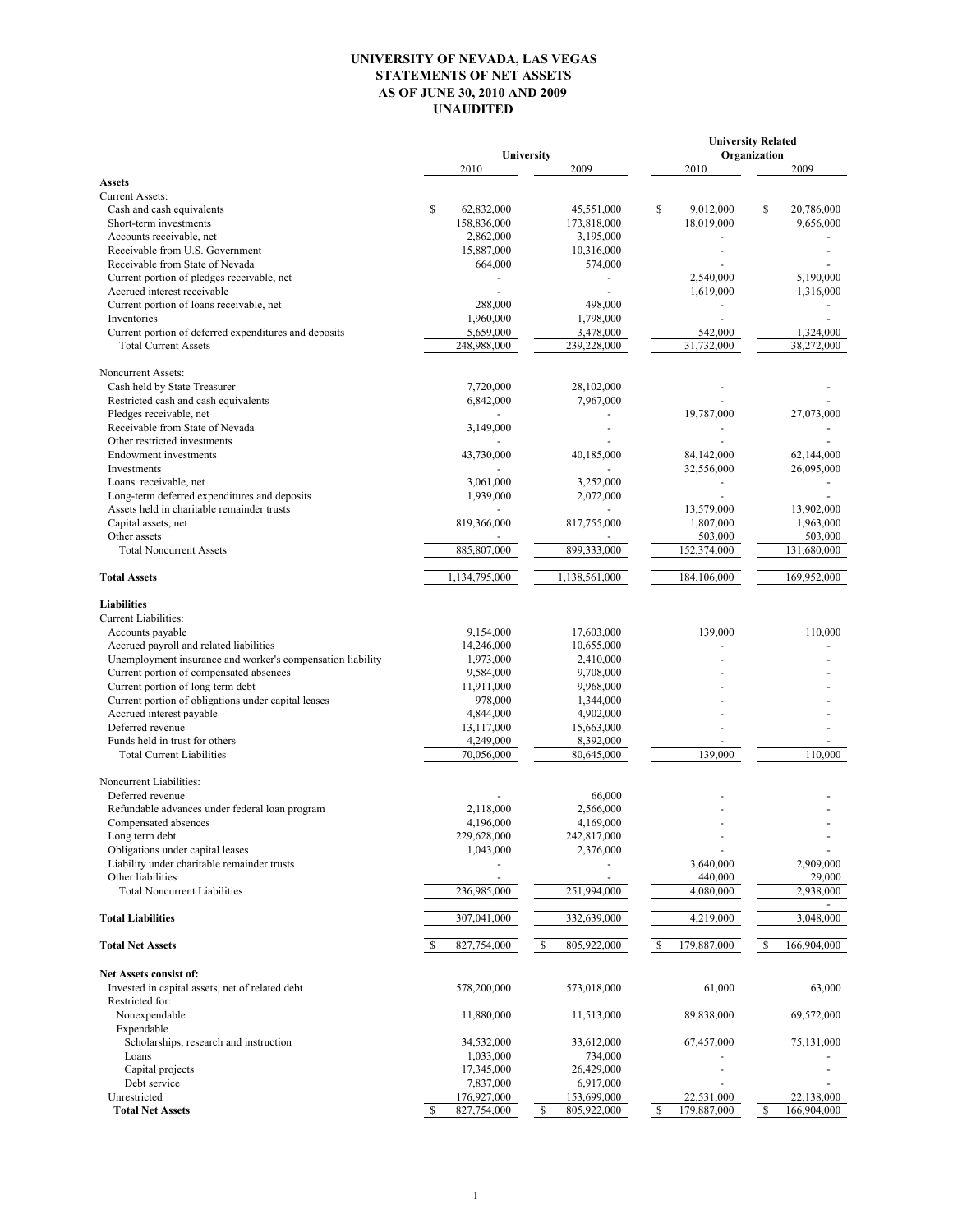## **UNIVERSITY OF NEVADA, LAS VEGAS STATEMENTS OF REVENUES, EXPENSES, AND CHANGES IN NET ASSETS FOR THE YEARS ENDED JUNE 30, 2010 AND 2009 UNAUDITED**

|                                                                          |            |                |    |                 |              |                | <b>University Related</b> |                |  |  |  |
|--------------------------------------------------------------------------|------------|----------------|----|-----------------|--------------|----------------|---------------------------|----------------|--|--|--|
|                                                                          | University |                |    |                 | Organization |                |                           |                |  |  |  |
|                                                                          |            | 2010           |    | 2009            |              | 2010           |                           | 2009           |  |  |  |
| <b>Revenues</b>                                                          |            |                |    |                 |              |                |                           |                |  |  |  |
| <b>Operating Revenues</b>                                                |            |                |    |                 |              |                |                           |                |  |  |  |
| Student tuition and fees (net of scholarship allowances                  |            |                |    |                 |              |                |                           |                |  |  |  |
| of 35562000 and 27310000                                                 | \$         | 146,854,000    | \$ | 135,715,000     | \$           |                | \$                        |                |  |  |  |
| Donor contributions - cash                                               |            |                |    |                 |              | 14,172,000     |                           | 30,188,000     |  |  |  |
| Donor contributions - noncash                                            |            |                |    |                 |              | 4,520,000      |                           | 627,000        |  |  |  |
| Federal grants and contracts                                             |            | 56,584,000     |    | 54,858,000      |              |                |                           |                |  |  |  |
| State grants and contracts                                               |            | 13,383,000     |    | 13,560,000      |              |                |                           |                |  |  |  |
| Local grants and contracts                                               |            | 589,000        |    | 1,067,000       |              |                |                           |                |  |  |  |
| Other grants and contracts                                               |            | 1,747,000      |    | 2,066,000       |              |                |                           |                |  |  |  |
| Sales and services of educational departments                            |            | 24,568,000     |    | 24,700,000      |              |                |                           |                |  |  |  |
| Sales and services of auxiliary enterprises                              |            |                |    |                 |              |                |                           |                |  |  |  |
| (net of scholarship allowances of 1247000 and 1502000                    |            | 45,042,000     |    | 43,091,000      |              |                |                           |                |  |  |  |
| Interest earned on loans receivable                                      |            | 60,000         |    | 51,000          |              |                |                           |                |  |  |  |
| Campus support                                                           |            |                |    |                 |              | 1,774,000      |                           | 3,254,000      |  |  |  |
| Other operating revenues                                                 |            | 6,655,000      |    | 5,221,000       |              | 898,000        |                           | 711,000        |  |  |  |
| Total operating revenues                                                 |            | 295,482,000    |    | 280,329,000     |              | 21,364,000     |                           | 34,780,000     |  |  |  |
|                                                                          |            |                |    |                 |              |                |                           |                |  |  |  |
|                                                                          |            |                |    |                 |              |                |                           |                |  |  |  |
| <b>Expenses</b>                                                          |            |                |    |                 |              |                |                           |                |  |  |  |
| <b>Operating Expenses</b>                                                |            |                |    |                 |              |                |                           |                |  |  |  |
| Employee compensation and benefits                                       |            | 345,198,000    |    | 347,086,000     |              | 2,846,000      |                           | 3,320,000      |  |  |  |
| Utilities                                                                |            | 13,872,000     |    | 13,588,000      |              |                |                           |                |  |  |  |
| Supplies and services                                                    |            | 79,296,000     |    | 83,765,000      |              | 10,539,000     |                           | 2,292,000      |  |  |  |
| Scholarships and fellowships                                             |            | 21,022,000     |    | 16,612,000      |              |                |                           |                |  |  |  |
| Program expenses                                                         |            |                |    |                 |              |                |                           | 37,000         |  |  |  |
| Depreciation                                                             |            | 40,092,000     |    | 33,481,000      |              | 47,000         |                           | 36,000         |  |  |  |
| Total operating expenses                                                 |            | 499,480,000    |    | 494,532,000     |              | 13,432,000     |                           | 5,685,000      |  |  |  |
|                                                                          |            |                |    |                 |              |                |                           |                |  |  |  |
| Operating (loss) income                                                  |            | (203,998,000)  |    | (214, 203, 000) |              | 7,932,000      |                           | 29,095,000     |  |  |  |
|                                                                          |            |                |    |                 |              |                |                           |                |  |  |  |
| <b>Nonoperating Revenue (Expenses)</b>                                   |            |                |    |                 |              |                |                           |                |  |  |  |
| State appropriations                                                     |            | 118,347,000    |    | 198,680,000     |              |                |                           |                |  |  |  |
| Federal grants and contracts                                             |            | 85,411,000     |    | 14, 111, 000    |              |                |                           |                |  |  |  |
| Gifts (including \$13,031,000 and \$13,654,000 from the UNLV Foundation) |            | 14,289,000     |    | 15,172,000      |              |                |                           |                |  |  |  |
| Investment income                                                        |            | 22,839,000     |    | (28,087,000)    |              | 11,918,000     |                           | (11,844,000)   |  |  |  |
| Loss on disposal of plant assets                                         |            | (1,349,000)    |    | (1,395,000)     |              |                |                           |                |  |  |  |
| Interest on capital asset-related debt                                   |            | (10, 819, 000) |    | (9,838,000)     |              |                |                           |                |  |  |  |
| Payments to University of Nevada, Las Vegas                              |            |                |    |                 |              | (20, 175, 000) |                           | (14,312,000)   |  |  |  |
| Net transfers to System Administration                                   |            | (16,806,000)   |    | 19,586,000      |              |                |                           |                |  |  |  |
| Other nonoperating revenues (expenses)                                   |            | 491,000        |    | 16,333,000      |              | (1,060,000)    |                           | (1,487,000)    |  |  |  |
| Net nonoperating revenues (expenses)                                     |            | 212,403,000    |    | 224,562,000     |              | (9,317,000)    |                           | (27, 643, 000) |  |  |  |
|                                                                          |            |                |    |                 |              |                |                           |                |  |  |  |
| Income (loss) before other revenue, expenses, gains or losses            |            | 8,405,000      |    | 10,359,000      |              | (1,385,000)    |                           | 1,452,000      |  |  |  |
|                                                                          |            |                |    |                 |              |                |                           |                |  |  |  |
| Capital grants and gifts (including \$7,139,000 and                      |            |                |    |                 |              |                |                           |                |  |  |  |
| \$653,000 from the UNLV Foundation)                                      |            | 9,748,000      |    | 1,615,000       |              |                |                           |                |  |  |  |
| State appropriations restricted for capital purposes                     |            | 3,422,000      |    | (29, 418, 000)  |              |                |                           |                |  |  |  |
| Additions to permanent endowments                                        |            |                |    |                 |              |                |                           |                |  |  |  |
| (including \$5,000 and \$5,000 from the UNLV Foundation)                 |            | 257,000        |    | 24,000          |              | 14,368,000     |                           | 7,027,000      |  |  |  |
| Total other revenues                                                     |            | 13,427,000     |    | (27, 779, 000)  |              | 14,368,000     |                           | 7,027,000      |  |  |  |
|                                                                          |            |                |    |                 |              |                |                           |                |  |  |  |
| Increase in net assets                                                   |            | 21,832,000     |    | (17, 420, 000)  |              | 12,983,000     |                           | 8,479,000      |  |  |  |
|                                                                          |            |                |    |                 |              |                |                           |                |  |  |  |
| <b>Net Assets</b>                                                        |            |                |    |                 |              |                |                           |                |  |  |  |
| Net Assets - beginning of year                                           |            | 805,922,000    |    | 823,342,000     |              | 166,904,000    |                           | 158,425,000    |  |  |  |
| Net Assets - end of year                                                 |            | 827,754,000    | S  | 805,922,000     | \$           | 179,887,000    | \$                        | 166,904,000    |  |  |  |